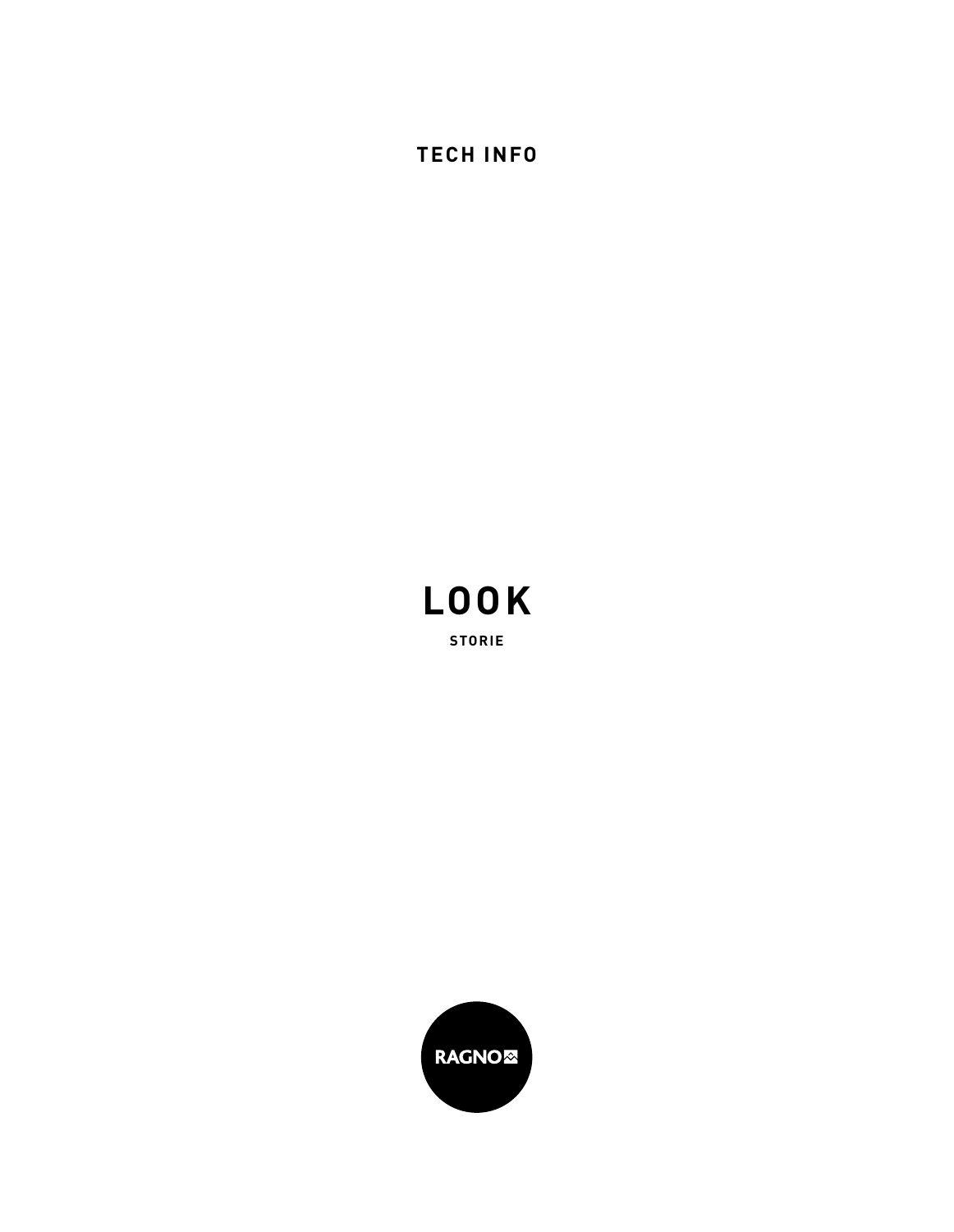key to symbols / symbole / symbologie / simbología / символы

## **Simbologia**

 $\sqrt{3}$ 

вec

supericie glossy glossy surface glossy Oberfläche surface glossy superficie glossy

 $\frac{1}{2} \frac{1}{\gamma^2}$ 

 $\bullet$ 

N2 LIEVE VARIAZIONE / SLIGHT VARIATION / GERINGE VARIATION / полированная поверхность

resistenza all'abrasione profonda resistance to deep abrasion tiefenabriebfestigkeit résistance à l'abrasion profonde resistencia a la abrasión profunda yстойчивость к глубокому истиранию

**≤ 175 mm** ISO 10545-6 UNI EN 14411-G **<sup>3</sup>**

VARIATION LÉGÈRE / VARIACIÓN LEVE / ЛЕГКИЕ ОТЛИЧИЯ Apprezzabili differenze nell'aspetto di superficie e grafica all'interno della stessa produzione / Clearly distinguishable differences in texture and pattern within the same production run / Auffällige Unterschiede in Aussehen und Struktur innerhalb der gleichen Produktionscharge / Différences visibles au niveau de l'aspect et de la fantaisie entre les carreaux du même lot de production / Diferencias visibles en el aspecto de la superficie y los motivos dentro de un mismo lote de producción / Заметные отличия вида поверхности и графики в одной и той же партии

 $M<sup>2</sup>$ 

MODERATA VARIAZIONE / MODERATE VARIATION / MÄSSIGE VARIATION / VARIATION MODÉRÉE / VARIACIÓN MODERADA / СРЕДНИЕ ОТЛИЧИЯ

Significativa variazione di aspetto superficiale, grafica e colore da piastrella a piastrella e all'interno della stessa piastrella. Si consiglia di visionare la gamma cromatica prima della selezione del materiale / Significant variation in texture, pattern and colour from tile to tile within the same production run. The colour range should be viewed before selecting the material / Bedeutende Variation in Aussehen, Struktur und Farbe von Fliese zu Fliese und in ein und derselben Fliese. Es wird empfohlen, das Farbsortiment vor der Auswahl des Materials zu prüfen / Variation significative au niveau de l'aspect, de la fantaisie et de la couleur entre les carreaux et au sein d'un même carreau. Il est recommandé de consulter la gamme des couleurs avant de sélectionner le matériel / Variación considerable en el aspecto superficial, los motivos y el color entre un azulejo y otro y dentro del propio azulejo. Es aconsejable visualizar la gama cromática antes de seleccionar el material / Значительные отличия вида поверхности, графики и цвета у разных плиток и на одной и той же плитке. Перед отбором материала рекомендуется просмотреть цветовую гамму

colour variations / farbvariationen / variations chromatiques / variaciones cromáticas / варианты оттенка

## **Variazioni cromatiche**

intended uses / anwendungsbereichen / champs d'application / usos previstos / назначение

## **Destinazioni d'uso**

Materiali consigliati per qualsiasi locale di un'abitazione che non abbia collegamenti diretti con l'esterno o accessi non protetti da zerbini. Medie sollecitazioni all'abrasione / Tiles suitable for any room of a house without direct access from the outside or access not protected by doormats. Mean stress abrasive wear / Für alle Räume des Wohnbereichs empfohlen, zu denen man keinen direkten Zutritt von außen hat oder welche nicht durch Fußteppiche abgegrenzt sind. Mittlere Abriebbeanspruchung / Matériaux conseillés pour toutes les pièces d'une maison qui n'a pas d'accès directs par l'extérieur ou non protégés par des paillassons. Abrasion sous contraintes moyennes / Materiales aconsejados para cualquier habitación de una vivienda sin accesos directos desde el exterior o accesos no protegidos por felpudos.Esfuerzos medianos por abrasión / Maтepиaлы peкoмeндoвaны для любых жилых пoмeщeний, нe имeющих пpямoгo выхoдa нa yлицy или жe дocтyпa бeз вхoдныx кoвpикoв. Cpeднee aбpaзивнoe вoздeйcтвиe

### **F**

certifications / zertifizierungen / certifications / certificaciones / cepтификaции

# C <del>C</del>

## **Certificazioni**

Ragno è un brand di Marazzi Group S.r.l. che è membro del Green Building Council Italia, associazione che promuove la cultura dell'edilizia sostenibile energeticamente efficiente, rispettosa dell'ambiente contribuendo a migliorare la qualità della vita dei cittadini attraverso lo standard di certificazione Leed®.

| pavimento lucido<br>glossy flooring<br>glänzender Bodenbelag |         | rivestimento lucido<br>glossy wall tiling<br>glänzende Wandverkleidung |         | ingelivo<br>frostproof<br>frostbeständig          |
|--------------------------------------------------------------|---------|------------------------------------------------------------------------|---------|---------------------------------------------------|
| revêtement de sol lustré                                     |         | revêtement de mur lustré                                               |         | ingélif                                           |
| pavimento brillante<br>блестящая напольная плитка            |         | revestimiento brillante<br>блестящая облицовочная плитка               |         | resistente a la heladapor helada<br>морозостойкий |
|                                                              |         | M <sup>2</sup>                                                         | ΚG      | ÷                                                 |
| pezzi                                                        | scatole | mq                                                                     | peso    | spessore                                          |
| pieces                                                       | box     | sq.mt.                                                                 | weight  | thickness                                         |
| Stücke                                                       | Karton  | qm                                                                     | Gewicht | Stärke                                            |
| pièces                                                       | boite   | mq                                                                     | poids   | epaisseur                                         |
| piezas                                                       | caja    | mq                                                                     | kq      | espesor                                           |
| ШТУКИ                                                        | коробки | M <sup>2</sup>                                                         | Bec.    | толшина                                           |

Ragno ist eine Marke der Marazzi Group S.r.l., die Mitglied des Green Building Council Italien ist, ein Verband, der die Kultur des nachhaltigen und energieeffizienten, umweltverträglichen Bauens fördert, indem zur Lebensqualität der Mitmenschen durch die Zertifizierung nach den LEED®-Standards beigetragen wird.

Ragno is a brand of Marazzi Group S.r.l. which is a member of the Green Building Council Italia, an association that promotes sustainable energy-efficient building practices, which are environmentally friendly and help improve the quality of life through LEED® certification standards. Ragno es una marca de Marazzi Group S.r.l. que

Ragno est une marque du Groupe Marazzi S.r.l.membre du GBC Italia (Green Building Council Italia) qui est une association dont l'objectif est de favoriser et accélérer la diffusion d'une culture du bâtiment durable énergétiquement efficace, respectueuse de l'environnement, en sensibilisant l'opinion publique quant à son impact sur la qualité de la vie des citadins, à travers du système de certification LEED®.

es miembro del Green Building Council Italia, asociación que promueve la cultura de la construcción sostenible enérgicamente eficiente, respetuosa con el medio ambiente, contribuyendo a mejorar la calidad de vida de los ciudadanos a través del estándar de certificación LEED®.

Ragno является брендом компани Marazzi Group S.r.l., которая входит в Green Building Council Italia, ассоциацию, продвигающую культуру экоустойчивого энергосберегающего строительства, щадящего окружающую среду. Соблюдение сертификационных стандартов LEED® способствует улучшению качества жизни людей.

#### **Кредиты Leed®**

Добровольная сертификация LEED® (Leadership in Energy and Environmental Design) - это самый распространенный на международном уровне протокол для биостроительства и экологически рационального проектирования, продвигаемый U.S Green Building Council. Система рейтинга LEED® подразделяется на 9 категорий, каждая из которых предусматривает обязательные предварительные требования и кредиты, определяемые характеристиками проекта. Благодаря экологичности полного промышленного производственного цикла вся керамическая и керамогранитная продукция Ragno способствует получению кредитов LEED® для зданий, в частности, для таких тематических разделов, как: Материалы и ресурсы (MR), Место экологического строительства (SS) и Качество среды в помещениях (EQ).

#### **Leed® Credit**

La certificazione volontaria LEED® (Leadership in Energy and Environmental Design) è il protocollo più diffuso a livello internazionale per la bioedilizia e la progettazione sostenibile promosso da U.S Green Building Council. Il sistema di rating LEED® si struttura in 9 categorie, ciascuna delle quali è organizzata in prerequisiti obbligatori e crediti determinati dalle caratteristiche del progetto. Tutti i prodotti in ceramica e in gres porcellanato Ragno, grazie alla qualità ecologica dell'intero ciclo industriale di produzione, contribuiscono all'ottenimento dei crediti LEED® degli edifici, in particolare, per le aree tematiche relative a Materiali e Risorse (MR), Sito Sostenibile (SS) e Qualità Ambientale Interna (EQ).

#### **Leed® Credit**

Voluntary LEED® (Leadership in Energy and Environmental Design) certification is the most widespread international protocol for green building and sustainable architecture promoted by the U.S Green Building Council. The LEED® rating system is structured into 9 categories, each of which is organized into mandatory prerequisites and credits determined by the characteristics of the project. Thanks to the environmental quality of the entire industrial production cycle, all Ragno's ceramic and porcelain stoneware products are eligible for LEED® credits for buildings, in particular for thematic areas related to Materials and Resources (MR), Sustainable Site (SS) and Indoor Environmental Quality (EQ).

#### **Crédit Leed®**

Initiée par l'US Green Building Council, la certification volontaire LEED® (Leadership in Energy and Environmental Design) est le référentiel le plus divulgué à l'international pour la bioconstruction et pour la construction durable. Le système de rating LEED® est divisé en neuf catégories intégrant chacune des critères obligatoires et des crédits en fonction des caractéristiques du projet. En raison de la qualité écologique du cycle industriel, tous les produits en céramique et grès cérame Ragno contribuent à l'obtention des crédits LEED®, et notamment dans les catégories Matériaux et Ressources (MR), Aménagement écologique des sites (SS) et Qualité environnementale de l'air intérieur (EQ).

#### **Leed® Punkte**

Die freiwillige Zertifizierung nach LEED® (Leadership in Energy and Environmental Design) ist der internationale populärste Standard für nachhaltiges Planen und Bauen und wurde vom U.S Green Building Council erarbeitet. Das Checklistensystem nach LEED® ist in neun Zertifikategruppen gegliedert, für die jeweils obligatorische Anforderungen und Punktebewertungen ausgehend von den Projektmerkmalen gelten. Alle Produkte aus Keramik und Feinsteinzeug von Ragno tragen aufgrund der Umweltverträglichkeit ihres gesamten Fertigungsprozesses zur Erlangung von LEED® Punkten für Gebäude bei, insbesondere bezüglich der Themenfelder Materialien und Ressourcen (MR), Nachhaltige Baugelände (SS) und Komfort und Raumqualität (EQ).

#### **Crédito Leed®**

La certificación voluntaria LEED® (Leadership in Energy and Environmental Design) es el protocolo más difundido a nivel internacional para la construcción ecológica y el diseño sostenible promovido por el U.S Green Building Council. El sistema de calificación LEED® está estructurado en 9 categorías, cada una de las cuales está organizada en prerrequisitos obligatorios y créditos determinados por las características del proyecto. Todos los productos de cerámica y gres porcelánico Ragno, gracias a la calidad ecológica de todo el ciclo industrial de producción, contribuyen a la obtención de los créditos LEED® de los edificios, en particular, para las áreas temáticas relativas a Materiales y Recursos (MR), Sitio Sostenible (SS) y Calidad Ambiental Interior (EQ).

**Beige, Oliva, Blu**

Per le collezioni con grado di stonalizzazione V2, V3 e V4 si raccomanda di scegliere le piastrelle da più scatole, in modo da garantire una maggiore varietà ed alternanza cromatica e grafica, ottenendo così un maggior effetto naturale / For collections with V2, V3 and V4 shade variation, tiles should be taken from more than one box at a time to guarantee a greater variety and alternation of colouring and patterns, for a more natural effect / Für die Kollektionen mit den Schattierungen V2, V3 und V4 wird empfohlen, die Fliesen aus verschiedenen Kartons zu mischen, um eine größere Farben- und Strukturvielfalt zu erzielen und die natürliche Wirkung zu verstärken / Pour les collections présentant un degré de variation de nuance V2, V3 et V4, il est recommandé de choisir des carreaux provenant de différentes boîtes, afin de garantir plus de variété et une .<br>meilleure alternance des motifs et des couleurs, ce qui permet ainsi d'obtenir un effet naturel plus prononcé / En las colecciones que presenten grados de destonificación V2, V3 y V4, se recomienda tomar azulejos de varias cajas para garantizar una mayor variedad y alternancia cromática y gráfica y así conseguir un mayor efecto natural / Для коллекций с отличием тона V2, V3 и V4 рекомендуется выбирать плитку из нескольких коробок, чтобы обеспечить наибольшее разнообразие и чередование цветов и графики, получая тем самым наиболее выраженный натуральный эффект **2**<br>**Designation d'use**<br>F<br>F

**Bianco, Ocra, Avio, Nero**

L'Azienda assolve agli obblighi sulla marcatura CE rendendo disponibili le informazioni sul proprio sito web: www.ragno.it The Company fulfils its CE marking obligations through publication of all relative information on its website: www.ragno.it

Conformément aux dispositions en matière de marquage CE, l'entreprise publie les informations requises sur son site Web: www.ragno.it La empresa cumple con las obligaciones del sello CE ofreciendo información en su página web: www.ragno.it



Die Firma erfüllt die Verpflichtungen für das CE-Kennzeichnung und stellt die Informationen auf der eigenen Internetseite www.ragno.it bereit

Koмпaния выпoлняeт cвoи oбязaннocти пo мapкиpoвкe CE, пpeдocтaвляя инфopмaцию нa ee caйтe интepнeтe: www.ragno.it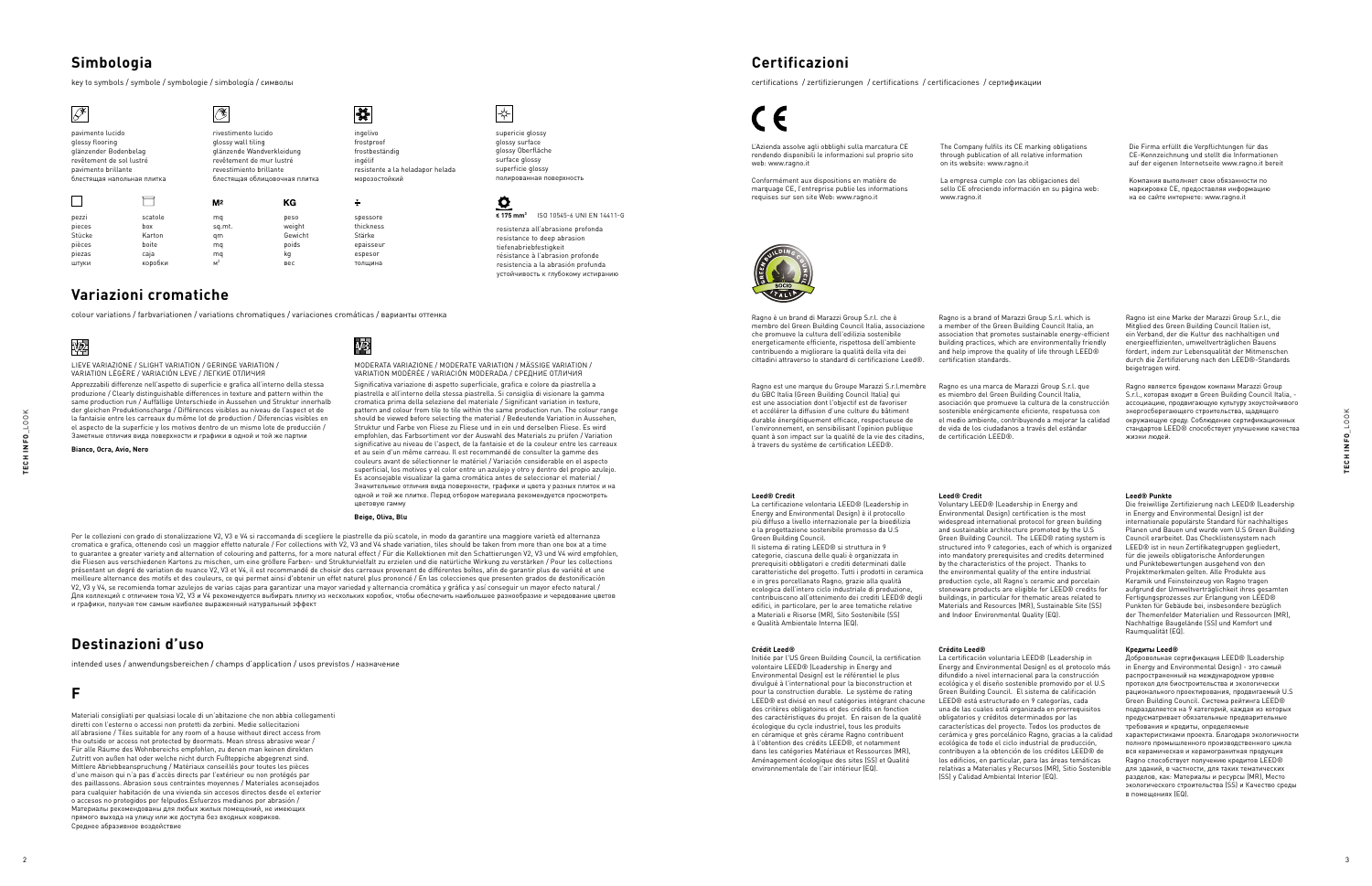certifications / zertifizierungen / certifications / certificaciones / cepтификaции



## **Certificazioni**

#### **EPD (Environmental Product Declaration, Экологическая декларация продукции)**

Marazzi Group оценила воздействие на окружающую среду своей продукции в течение всего ее жизненного цикла, начиная с добычи и переработки сырья и вплоть до повторной переработки строительного мусора. Результаты этого анализа LCA (оценка жизненного цикла), проведенного в соответствии с международными нормами из серии ISO 14040, опубликованы в Экологической декларации продукции EPD (ISO 14025 и EN 15804), которая способствует получению кредитов для выдачи сертификата LEED.

#### **HPD (Health Product Declaration)**

Marazzi Group выпускает свою продукции из сырья натурального происхождения, такого как глина, полевые шпаты, песок и неорганические пигменты. Для гарантии прозрачности информации компания публикует декларацию безопасности продукции HPD (Health Product Declaration), корпоративное заявление о химическом составе продукции, которое позволяет пользователю проверить степень и тип опасности, связанной с отдельными компонентами строительных материалов. Декларация HPD признается в рамках кредитов LEED.



#### **EPD (Environmental Product Declaration)**

Marazzi Group ha valutato gli impatti ambientali legati ai propri prodotti lungo tutto il loro ciclo di vita, a partire dall'estrazione e lavorazione delle materie prime fino al recupero dei rifiuti di demolizione. I risultati di questa analisi LCA (life cycle assessment), condotta secondo le norme internazionali della serie ISO 14040, sono pubblicati nella dichiarazione ambientale di prodotto EPD (ISO 14025 e EN 15804) che contribuisce al raggiungimento di crediti per la certificazione LEED.

#### **HPD (Healt Product Declaration)**

Marazzi Group realizza i propri prodotti utilizzando materie prime di origine naturale, come argille, feldspati, sabbie e pigmenti inorganici. Per garantire la trasparenza delle informazioni, l'Azienda pubblica l'HPD (Health Product Declaration), un'autodichiarazione sulla composizione chimica del prodotto, che permette all'utilizzatore di verificare il grado e la tipologia di pericolosità associata ai singoli componenti dei prodotti da costruzione. L'HPD viene riconosciuta all'interno dei crediti LEED.

#### **EPD (Environmental Product Declaration)** Marazzi Group has assessed its products'

environmental impact throughout their life cycle, from extraction and processing of the raw materials through to the recycling of demolition spoil. The findings of this LCA (Life Cycle Assessment), performed in accordance with the ISO 14040 series international standards, have been published in the Environmental Product Declaration (ISO 14025 and EN 15804), contributing to the attainment of LEED certification credits.

#### **HPD (Healt Product Declaration)**

Marazzi Group manufactures its products using raw materials of natural origin, such as clays, feldspars, sands and inorganic pigments. To guarantee transparency of information, the Company publishes an HPD (Health Product Declaration), a selfdeclaration on the chemical composition of the product, which allows users to assess the degree and type of hazard associated with individual components of construction products. The HPD is recognised within the LEED credits system.

#### **DEP (Déclaration environnementale de produit)**

Marazzi Group a évalué les impacts de ses produits sur l'environnement pendant tout leur cycle de vie, depuis l'extraction et la transformation des matières premières jusqu'à la récupération des déchets de démolition. Les résultats de cette analyse du cycle de vie (ACV), menée selon les normes internationales ISO 14040, sont publiés dans la Déclaration environnementale de produit (DEP) (selon les normes ISO 14025 et EN 15804) qui contribue à l'obtention des crédits pour la certification LEED.

#### **FDES (Fiche de déclaration sanitaire du produit)**

Marazzi Group fabrique ses produits à partir de matières premières d'origine naturelle, comme des argiles, des feldspaths, des sables et des pigments inorganiques. Pour garantir la transparence des informations, l'entreprise publie une FDES (Fiche de déclaration sanitaire du produit) : il s'agit d'une autodéclaration sur la composition chimique du produit qui permet à l'utilisateur de vérifier le degré et le type de danger associés aux différents composants des produits de construction. La FDES figure dans les crédits LEED.

#### **Umwelt-Produktdeklaration (Environmental Product Declaration, EPD)**

Die Marazzi Group hat die Umweltwirkung der eigenen Produkte im Verlauf ihres gesamten Lebenszyklus beurteilt, beginnend bei der Rohstoffgewinnung und -verarbeitung bis hin zur Wiederverwertung von Bauschutt. Die Ergebnisse dieser Ökobilanz (Life Cycle Assessment, LCA) nach der internationalen Normenreihe ISO 14040 wurden in der Umwelt-Produktdeklaration EPD gemäß ISO 14025 und EN 15804 veröffentlicht, die zur Zuerkennung von Punkten für die Zertifizierung nach dem Zertifizierungssystem LEED beiträgt.

#### **HPD-Deklaration (Health Product Declaration)**

Marazzi Group setzt für die Herstellung ihrer Produkte Rohstoffe natürlichen Ursprungs wie Ton, Feldspat, Sand und anorganische Pigmente ein. Zur Gewährleistung transparenter Informationen veröffentlicht das Unternehmen die HPD-Deklaration (Health Product Declaration), eine Eigenerklärung zur chemischen Zusammensetzung des Produkts, wodurch der Verbraucher das Ausmaß und die Art der gesundheitlichen Auswirkungen im Zusammenhang mit den Inhaltsstoffen der Bauprodukte prüfen kann. Die HPD trägt zur Erlangung der LEED-Punkte bei.

#### **EPD (declaración ambiental de producto)**

Das Programm " declare label " trägt zum Erreichen von LEED-Credits bei

#### **HPD (Health Product Declaration)**

Marazzi Group realiza sus productos utilizando materias primas de origen natural, tales como arcillas, feldespatos, arenas y pigmentos inorgánicos. Para garantizar la transparencia de la información, la empresa publica una HPD (Health Product Declaration): una autodeclaración acerca de la composición química del producto mediante la cual el usuario puede comprobar el nivel y el tipo de peligro relacionados con cada componente de los productos de construcción. La HPD está reconocida en el ámbito de los créditos LEED.

GREENGUARD GOLD Certification ensures that a product has met some of the world's most rigorous and comprehensive standards for low emissions of volatile organic compounds (VOCs) into indoor air. More information is available on the site: http://spot.ulprospector.com

La certificación GREENGUARD GOLD garantiza que un producto cumple con algunas de las normas más estrictas y exhaustivas del mundo en materia de bajas emisiones de compuestos orgánicos volátiles (COV) al aire en espacios cerrados. Se halla a disposición información más detallada en el sitio: http://spot.ulprospector.com

Die GREENGUARD GOLD-Zertifizierung bescheinigt, dass ein Produkt die weltweit strengsten und

umfassendsten Obergrenzen für die Emission von flüchtigen organischen Verbindungen (VOCs) in die Innenraumluft einhält. Sie auf der Internetseite: http://spot.ulprospector.com

То сертификат GREENGUARD GOLD гарантирует, что продукция удовлетворяет один из наиболее строгих и всеохватывающих стандартов в мире по низкому выделению летучих органических соединений в воздухе помещений. Более подробная информация доступна на сайте: http://spot.ulprospector.com

La Certificazione GREENGUARD GOLD garantisce che un prodotto soddisfi alcuni degli standard internazionali più rigorosi ed esaustivi in relazione alle basse emissioni di composti organici volatili (COV) in ambienti interni. Maggiori informazioni sono disponibili sul sito: http://spot.ulprospector.com

La certification GREENGUARD GOLD atteste qu'un produit est conforme à quelques-unes des normes les plus sévères et les plus complètes au monde en matière d'émissions dans l'air intérieur de composés organiques volatils (COV). De plus amples informations sont disponibles sur le site : http://spot.ulprospector.com

> Declare è un programma volontario di autodichiarazione che ha l'obiettivo di portare l'industria dei materiali da costruzione verso prodotti più sani e più ecologici, grazie alla comunicazione trasparente degli ingredienti. I prodotti autodichiarati di Marazzi Group sono classificati "Red List Free", ovvero non contengono ingredienti presenti nella "Red List" del Living Building Challenge:

- nessuna sostanza chimica che inquini l'ambiente • nessuna sostanza chimica bioaccumulabile lungo la catena alimentare che possa raggiungere concentrazioni tossiche
- nessuna sostanza chimica dannosa per i lavoratori nella produzione e nell'edilizia

Contribuisce al raggiungimento dei crediti LEED

Marazzi Group ha evaluado el impacto ambiental relacionado con sus productos a lo largo de todo su ciclo de vida, desde la extracción y la transformación de las materias primas hasta la valorización de los residuos de la construcción y demolición. Los resultados de este análisis de ciclos de vida LCA (life cycle assessment), realizado de acuerdo con las normas internacionales de la serie ISO 14040, han sido publicados en la declaración ambiental de producto EPD (ISO 14025 y EN 15804) que contribuye a la obtención de los créditos para la certificación de sostenibilidad en la construcción LEED. <sup>4</sup> <sup>5</sup> **TECH INFO**\_LOOK **TECH INFO**\_LOOK

Declare est un programme d'autodéclaration volontaire dont l'objectif est de faire évoluer l'industrie des matériaux de construction vers des produits plus sains et plus écologiques grâce à une déclaration transparente des ingrédients. Les produits autodéclarés de Marazzi Group sont classés « Red List Free », ce qui signifie qu'ils ne contiennent aucun ingrédient figurant sur la liste rouge du Living Building Challenge, le programme international de certification des bâtiments durables : • pas de produits chimiques qui polluent l'environnement

- pas de substance chimique bioaccumulable le long de la chaîne alimentaire pouvant atteindre des concentrations toxiques
- pas de produits chimiques nocifs pour les travailleurs de la production et de la construction

Le programme « declare label » contribue à l'obtention de crédits LEED



that aims to steer the building materials industry towards healthier, more eco-friendly products through transparent ingredient disclosure. Marazzi Group's self-declared products are classified as "Red List Free", i.e. they do not contain any ingredients on the Living Building Challenge "Red List":

- no chemicals that pollute the environment • no chemicals that bio-accumulate up the food
- chain until they reach toxic concentrations • no chemicals that harm construction and factory workers

The declare label program contributes to achieving LEED credits

«Declare» es un programa voluntario de autodeclaración cuyo objetivo es orientar la industria de los materiales de construcción hacia productos más sanos y ecológicos, por medio de la comunicación transparente de los ingredientes. Los productos autodeclarados por Marazzi Group se clasifican como «Red List Free», es decir, que no contienen ingredientes presentes en la lista roja o «Red List» del programa de certificación de construcción sostenible «Living Building Challenge»: • sin sustancias químicas que contaminan el medioambiente

- sin sustancias químicas bioacumulables a lo largo de la cadena alimentaria que puedan alcanzar concentraciones tóxicas
- sin sustancias químicas nocivas para los trabajadores de la producción y la construcción

El programa " declare label " contribuye a la obtención de créditos LEED

#### Declare ist ein freiwilliges

Eigenerklärungsprogramm, das darauf abzielt, die Baustoffbranche durch Transparenz bei der Angabe der Inhaltsstoffe zu gesundheits- und umweltfreundlicheren Produkten zu bewegen. Die mit Eigenerklärung versehenen Produkte der Marazzi Group sind als Red-List-Free" eingestuft d.h. sie enthalten keine Inhaltsstoffe, die in der roten Liste der Living Building Challenge enthalten sind:

- keine Chemikalien, die schädlich für die Umwelt sind
- keine bioakkumulierbaren Chemikalien in der Lebensmittelkette, die giftige Konzentrationen erreichen können
- keine Chemikalien mit schädlichen Auswirkungen für Arbeitnehmer in der Produktion und im Baugewerbe

Declare - это программа добровольной сертификации, целью которой является подталкивание промышленности строительных материалов к выпуску более здоровой и экологичной продукции путем прозрачного указания всех ингредиентов. Продукция, на которую Marazzi Group составляет декларацию, классифицирована как "Red List

Free", то есть, в ней отсутствуют ингредиенты, перечисленные в «красном списке» программы Living Building Challenge:

- полное отсутствие загрязняющих природу химических веществ
- полное отсутствие химических веществ, которые имеют тенденцию к биоаккумуляции по пищевой цепочке и могут достичь токсичной концентрации
- полное отсутствие химических веществ, наносящих вред здоровью людей во время производства и использования строительных материалов

Позволяет получить баллы по системе LEED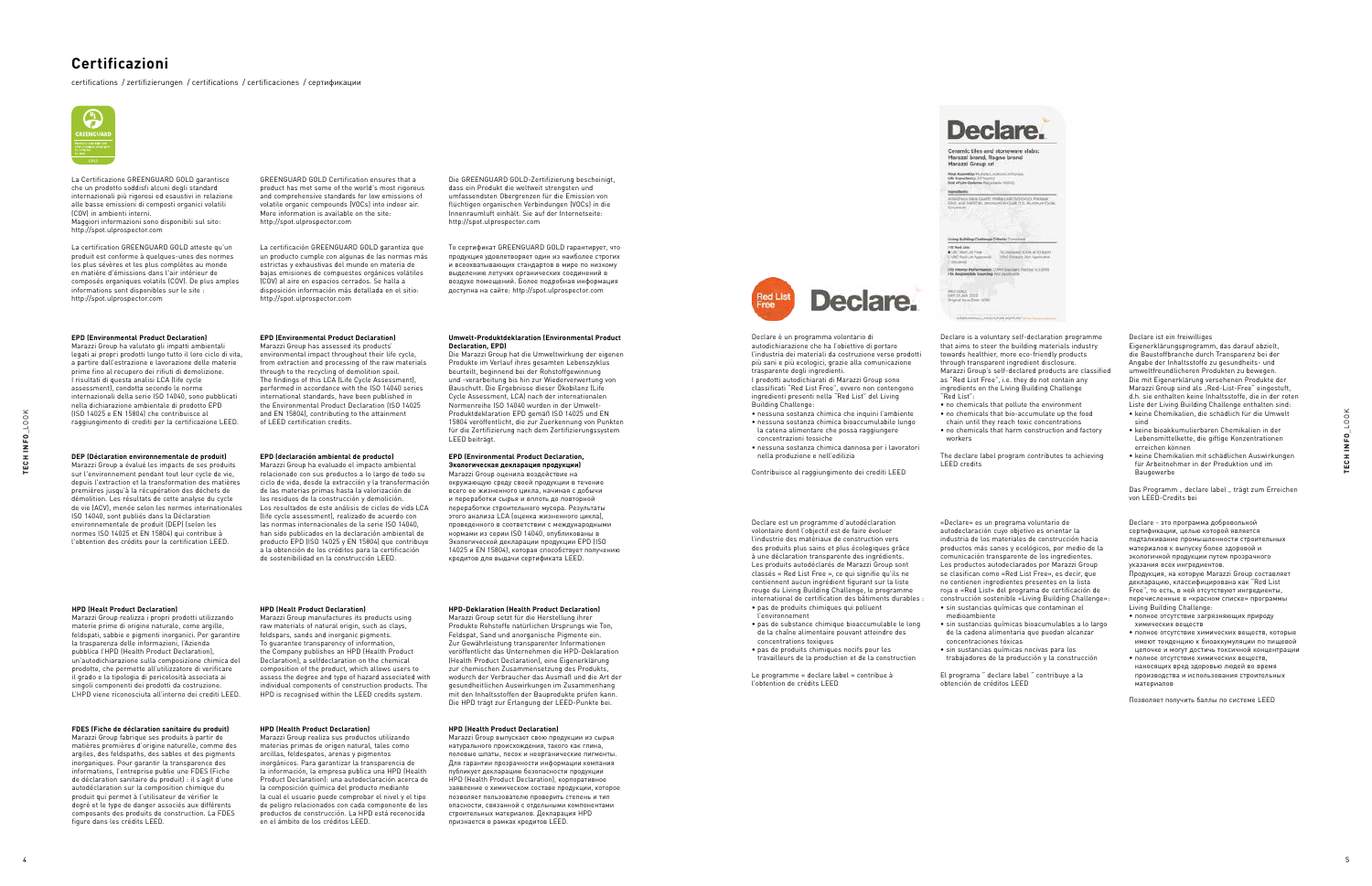quality and environment / qualität und umwelt / la qualité et l'environnement / calidad y ambiente / качество и oкружающая cреда



## **Qualità e ambiente**

THE INTERNATIONAL CERTIFICATION NETWORK

®

*CERTIFICATE*

has issued an IQNet recognised certificate that the organization: **MARAZZI GROUP S.R.L.** IT - 41049 SASSUOLO (MO) - VIALE REGINA PACIS, 39 Production, storage and delivery of spray-dry powered mix, ceramic tiles and procelain gres tiles. **Safety Management System** has implemented and maintains a which fulfills the requirements of the following standard **UNI ISO 45001:2018** 

THE INTERNATIONAL CERTIFICATION

Issued on: First issued on: Expires on:

**2020-11-19 2018-04-24 2021-04-23** This attestation is directly linked to the IQNet Partner's original certificate and shall not be used as a stand-alone document *Registration number:* **IT-119628**

**R**Net

La filosofia di Marazzi Group è da sempre improntata al conseguimento di un prodotto tecnicamente all'avanguardia e dagli elevati standard qualitativi ed estetici.

Marazzi Group è stata una delle prime aziende operanti nel settore ad aver ottenuto nel 1994 la certificazione ISO 9001 del proprio sistema di gestione della Qualità aziendale, dalla progettazione e sviluppo del prodotto, ai processi produttivi e alle attività di servizio. Marazzi Group dedica una grandissima attenzione all'ambiente, con la consapevolezza di dover gestire, con un approccio attivo, le problematiche derivanti dalla presenza produttiva sul territorio. Nel 2003 ha certificato il proprio sistema di

gestione Ambientale secondo la norma ISO 14001. La sicurezza del personale è di fondamentale importanza per l'azienda, che cerca il miglioramento continuo attraverso costanti verifiche e controlli, investimenti e formazione, con il coinvolgimento diretto dei lavoratori. L'impegno di Marazzi Group è dimostrato dalla certificazione ISO 45001 del sistema di gestione della Salute e Sicurezza sul Lavoro.



The philosophy of Marazzi Group has always been geared towards achieving a technically advanced product with high quality and aesthetic standards. Marazzi Group was one of the first firms in the industry to obtain ISO 9001 certification, in 1994, for its quality management system, from product design and development to production processes and service activities. Marazzi Group pays considerable attention to the environment, conscious of its duty to take an active approach to managing the problems that derive from manufacturing in the area.

In 2003, its environmental management system was certified according to the ISO 14001 standard. Employee safety is of fundamental importance for the company, which strives towards continuous improvement through constant tests and checks, investments and training, directly involving workers. The commitment of Marazzi Group is demonstrated by the ISO 45001 certification for the occupational health and safety management system.

*Alex Stoichitoiu President of IQNET* IQNet Partners\*: AENOR *Spain* AFNOR Certification *France* APCER *Portugal* CCC *Cyprus* CISQ *Italy* CUJC China CUJM China CUJS Careh Republic Cro Cart Cruatia DUS Holding CenbH Germany EAGLE Centification Georp USA<br>FCAV Breatl FONDENNA Viewandul RECOMPARE Inspects Sentificati Oy Floland INTECO Coats Real<br>IRAM Argentina I NYCE-SIGE *México* PCBC *Poland* Quality Austria *Austria* RR *Russia* SII *Israel* SIQ *Slovenia* SIRIM QAS International *Malaysia* SQS *Switzerland* SRAC *Romania* TEST St Petersburg *Russia* TSE *Turkey* YUQS *Serbia* \* The list of IQNet partners is valid at the time of issue of this certificate. Updated information is available under www.iqnet-certification.com *Ing. Mario Romersi President of CISQ*  RR This issued an IQM creater<br>
The interaction of the complete centrical traction operator<br>
T. 41049 SABSUCLO (MC) - VALE PROBA PACS, 39<br>
T. 41049 SABSUCLO (MC) - VALE PROBA PACS, 39<br>
Production, except and delivery of the p Im Vordergrund der Philosophie von Marazzi Group steht von jeher das Streben nach einem technisch wegweisenden Produkt und hohen qualitativen wie ästhetischen Standards. Marazzi Group ist als eines der ersten Unternehmen der Branche bereits seit 1994 nach ISO 9001 zertifiziert. Die Zertifizierung umfasst die Produktplanung und -entwicklung, die Fertigungsprozesse und die technologieintensiven Produkte und Services. Umweltschutz wird bei Marazzi Group groß geschrieben. Deshalb geht das Unternehmen proaktiv mit den Problemen um, die sich aus der Produktionstätigkeit für den Standort und seine Einwohnergemeinschaft ergeben. Im Jahr 2003 erlangte es die Zertifizierung für das Umweltmanagementsystem nach der Norm ISO 14001. Die Mitarbeitersicherheit ist von grundlegender Bedeutung für Marazzi Group. Das belegt ein kontinuierlicher Verbesserungsprozess mit konstanten Prüfungen und Kontrollen, Investitionen und Schulungsmaßnahmen unter direkter Einbeziehung der Mitarbeiter. Marazzi erlangte in Anerkennung dieser Anstrengungen die Zertifizierung des Arbeits- und Gesundheitschutzmanagements <sup>6</sup> <sup>7</sup> **TECH INFO**\_LOOK **TECH INFO**\_LOOK

nach ISO 45001.

Принципы работы компании Marazzi Group всегда нацелены на производство технически передовой продукции, с высокими стандартами качества и эстетики.

Marazzi Group была одной из первых компаний в этой отрасли, получившей в 1994 году сертификат соответствия стандарту ISO 9001 своей Системы менеджмента качества, охватывающей весь процесс: от проектирования и развития продукции до производственных процессов и деятельности по обслуживанию. Marazzi Group уделяет огромное внимание окружающей среде, осознавая, что она должна иметь активный подход к решению проблем, связанных с наличием производства на территории.

В 2003 году она сертифицировала свою Систему экологического менеджмента на соответствие стандарту ISO 14001. Безопасность персонала имеет фундаментальную важность для компании, которая непрерывно работает над улучшениями, постоянно осуществляя проверки и контроль, инвестиции и подготовку при непосредственном участии сотрудников. Предпринимаемые Marazzi Group усилия подтверждаются сертификатом ISO 45001 Системы охраны здоровья и обеспечения безопасности труда.

Fidèle à sa philosophie, Marazzi Group a pour objectif de fabriquer un produit technique d'avant-garde et d'atteindre une qualité et une esthétique maximales. Marazzi Group a été l'une des premières entreprises du secteur à obtenir en 1994 la certification ISO 9001 pour son système de management de la qualité : des activités de conception et développement du produit aux processus de production, en passant par les services. Marazzi Group fait preuve d'un vif intérêt pour l'environnement, consciente qu'une démarche active est nécessaire pour gérer les problèmes occasionnés par sa présence sur le territoire. En 2003, l'entreprise a certifié son système de management environnemental selon la norme ISO 14001. Elle accorde une importance fondamentale à la sécurité du personnel et, pour cette raison, vise à une optimisation continue en mettant en œuvre des contrôles et audits fréquents, des investissements et des initiatives de formation avec la participation directe des travailleurs. Marazzi Group prouve son engagement par la certification ISO 45001 de son système de management de la santé et de la sécurité au travail.

La filosofía de Marazzi Group siempre se ha orientado hacia la consecución de un producto de vanguardia en lo técnico y de elevados estándares en lo cualitativo y lo estético.

Marazzi Group fue una de las primeras empresas del sector en obtener, en 1994, la certificación ISO 9001 de su sistema de gestión de la calidad empresarial, desde el diseño y el desarrollo de los productos hasta los procesos de producción y las actividades de prestación de servicios. Marazzi Group dedica una extraordinaria atención al medio ambiente, consciente de que ha de gestionar con una actitud proactiva los problemas derivados de la presencia productiva en el territorio. En 2003 certificó su sistema de gestión medioambiental con arreglo a la norma ISO 14001. La seguridad del personal es de fundamental importancia para la empresa, que trata de mejorar continuamente por medio de controles y comprobaciones constantes, inversiones y formación, e involucrando de manera directa a los trabajadores. El compromiso de Marazzi Group en este sentido queda demostrado con la obtención de la certificación

ISO 45001 de su sistema de gestión de la salud y la seguridad en el trabajo.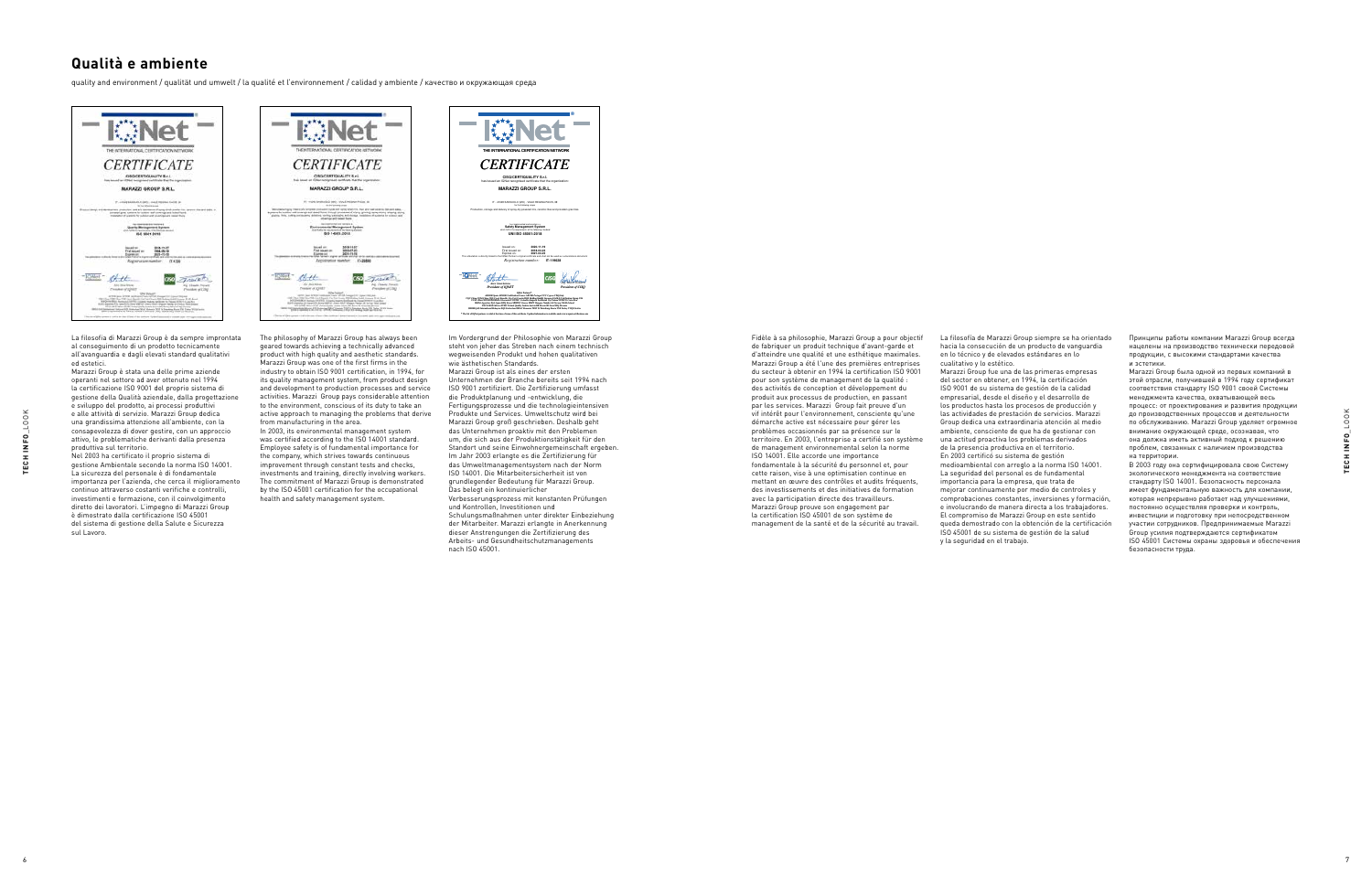L'Azienda si riserva la facoltà di modificare in qualunque momento le informazioni e le caratteristiche tecniche illustrate nel presente catalogo, che non sono comunque da ritenersi legalmente vincolanti. Pesi, colori e misure possono subire variazioni tipiche del particolare processo di cottura del materiale ceramico. I colori e le caratteristiche estetiche dei prodotti sono quanto più possibile vicini a quelli reali, nei limiti consentiti dai processi di stampa.

The Company reserves the right, at any time and without prior notice, to change the information and technical characteristics given in this catalogue, none of which are to be considered legally binding. Weights, colours and dimensions are subject to the normal variations resulting from the ceramic firing process. Within the limits of printed material, the colours and aesthetic features of the products illustrated correspond as closely as possible to those of the actual products.

Die Firma behält sich das Recht vor, die in diesem Katalog enthaltenen, unverbindlichen Angaben und technischen Eigenschaften jederzeit zu verändern. Gewichte, Farben und Abmessungen können infolge des besonderen Brennverfahrens des Keramikmaterials variieren. Die Abbildungen der Farben und die ästhetischen Merkmale entsprechen nach Möglichkeit und innerhalb der durch die Drucktechnik gesetzten Grenzen den Produkten.

L'entreprise se réserve le droit de modifier à tout moment les informations et les caractéristiques figurant dans ce catalogue lesquelle ne sauraient en tout état de cause engager juridiquement l'entreprise. Les poids, les coloris et les dimensions peuvent subir des variations, dues au processus de cuisson particulier du matériau céramique. Les coloris et les caractéristiques esthétiques des produits sont présentés de la façon la plus realiste possible, dans les limites permises par les processus d'impression.

La empresa se reserva el derecho de modificar en cualquier momento las informaciones y las características técnicas ilustradas en el presente catálogo que no se deben considerar, de todos modos, jurídicamente vinculantes. Los valores del peso, los colores y las medidas pueden sufrir variaciones típicas del particular proceso de cocción del material cerámico. Los colores y las características estéticas de los productos ilustrados se parecen en la manera de lo posible a los originales, considerando las limitaciones del proceso de impresion.

Компания оставляет за собой право изменить в любой момент приведенные в данном каталоге сведения и технические характеристики, которые не должны считаться леяально обязательными. Вес, цвета и размеры могут претерпеть изменеия, свойственные особенному процессу обжига керамических материалов. Цвета и эстетические характеристики продукции максимально приближены к реальности, в степени, допустимой возможностями печати.

© Copyright by Ragno – Marazzi Group S.r.l. 2021. All Rights Reserved

03.2021



**Ragno** - Marazzi Group S.r.l a socio unico Viale Regina Pacis 39 41049 Sassuolo (MO), Italia website: www.ragno.it e-mail: info@ragno.it

8